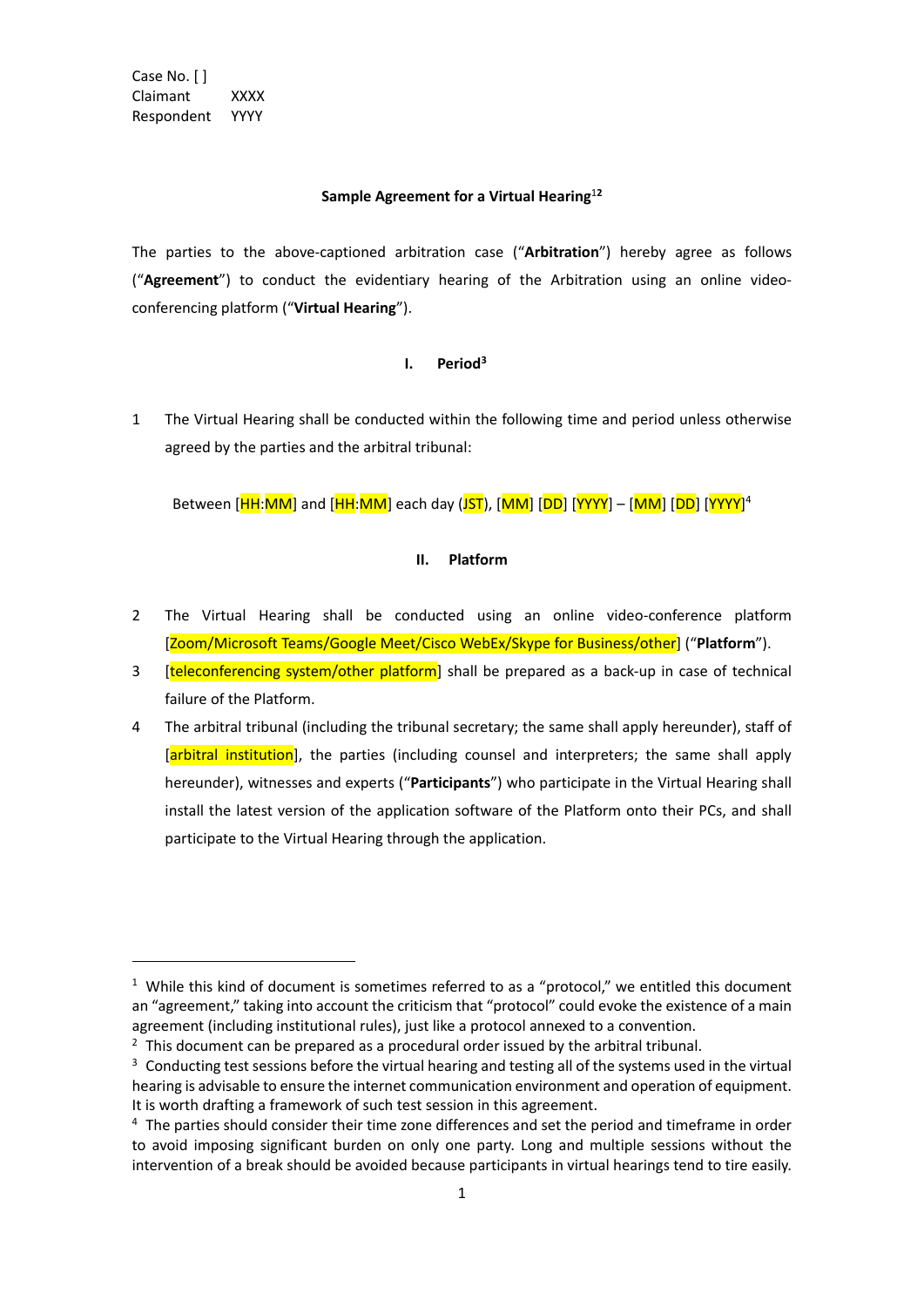Case No. [ ] Claimant XXXX Respondent YYYY

#### **III. Management of the Virtual Hearing / Due Process**

- 5 Management of the Virtual Hearing
	- 5.1 The arbitral tribunal shall manage the Virtual Hearing and play the role of "host" of the Platform.
	- 5.2 The arbitral tribunal may designate [an assistant<sup>5</sup> and/or the staff of the [arbitral institution]] to be a (co-)host of the Platform.
- 6 Maintenance of due process
	- 6.1 The parties hereby confirm that conducting the evidentiary hearing of the Arbitration via online using the Platform would not, in itself, deprive the parties of their opportunity to present or defend their case.<sup>6</sup>
	- 6.2 The parties hereby confirm that this Agreement is intended to confirm the best practices in conducting the Virtual Hearing, and that in the actual proceedings of the Virtual Hearing the parties shall comply with the instructions by the arbitral tribunal exercising its discretion.<sup>7</sup>
	- 6.3 The arbitral tribunal shall treat the parties equally, and grant the parties sufficient opportunities to present or defend their case in the Virtual Hearing.

## **IV. Access to the Virtual Hearing**

- 7 Method of access and location for access
	- 7.1 The Participants shall not access the Platform of the Virtual Hearing through public Wi- $Fi.<sup>8</sup>$

 $5$  The tribunal secretary or an IT vendor is intended as the assistant here.

 $6$  For the purpose of mitigating the risk that conducting an evidentiary hearing via online itself is found as a violation of due process, etc. and it constitutes grounds for setting aside an arbitration award, it is advisable to obtain the parties' agreement for conducting the evidentiary hearing via online, particularly if the applicable arbitration law or institutional rules are not clear as to whether a virtual hearing is allowed without the parties' agreement.

 $7$  Setting forth the detailed rules could increase the risk that the actual proceedings during a hearing could be deviated from the agreed rules, which may constitute grounds for setting aside an arbitral award due to a violation of the parties' agreement as to the arbitral proceedings (although in many cases the parties could be deemed to have waived their right of objection by not having raised an objection without delay, or such violation could be considered to be not so material to set aside the arbitral award). For the purpose of mitigating this risk, this provision stipulates that this Agreement merely sets forth "best practices" and the actual proceedings during the hearing shall be managed by the arbitral tribunal exercising its discretion.

<sup>&</sup>lt;sup>8</sup> Public Wi-Fi could be accepted if data security can be ensured by using a VPN (virtual private network), etc.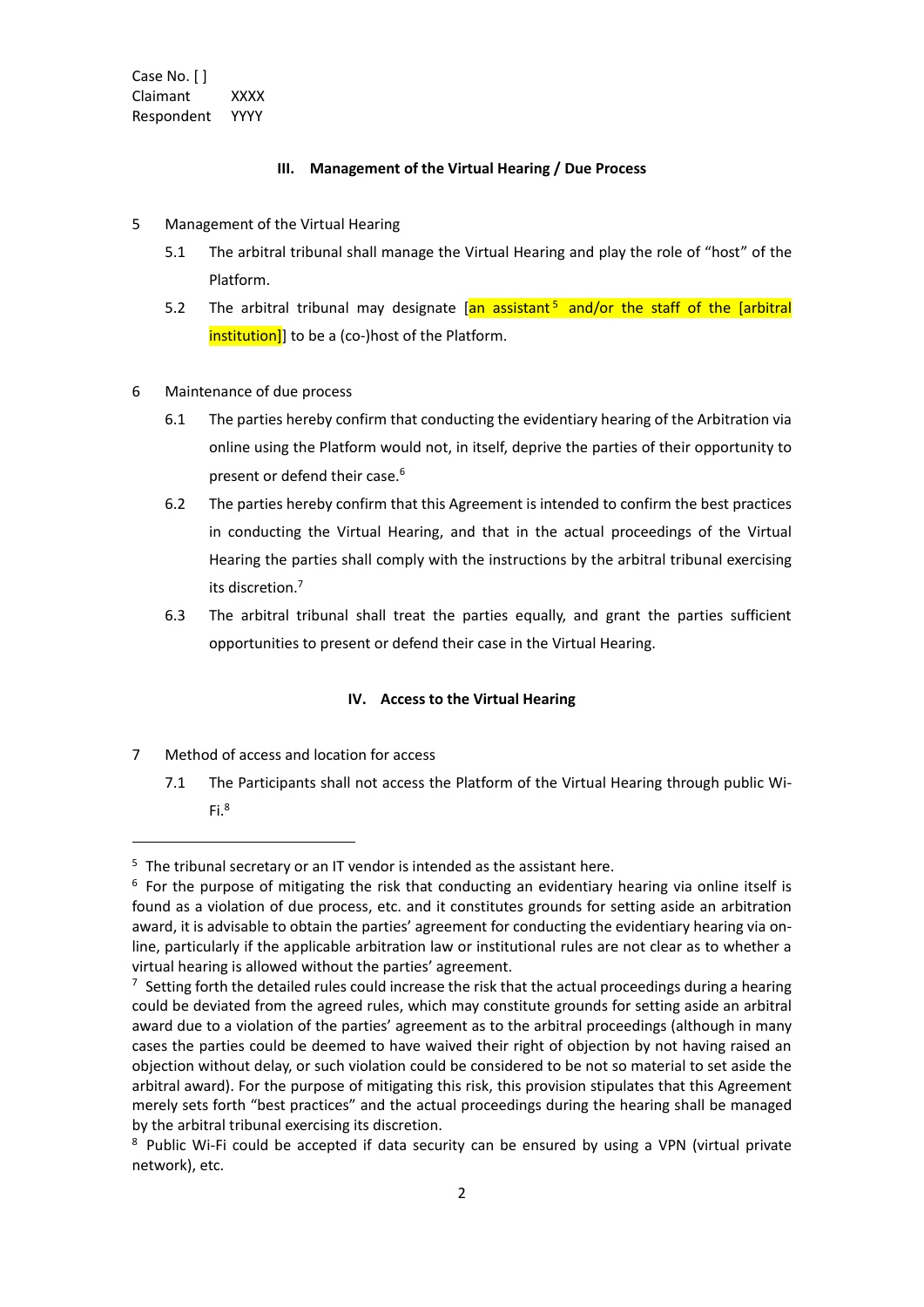- 7.2 The Participants shall not access the Platform of the Virtual Hearing from any locations where the Platform on the screen could be viewed by third parties (e.g., on a train or at a café, etc.).
- 7.3 The Participants shall access the Platform of the Virtual Hearing from the locations listed in the Annex<sup>9</sup>, unless otherwise permitted by the arbitral tribunal.
- 7.4 The parties shall not communicate with the arbitral tribunal *ex parte* regarding the substance of the case without the other party's consent.<sup>10</sup>
- 8 Advance registration of usernames and management of access information
	- 8.1 The arbitral tribunal shall provide all the Participants with a conference ID and password for the Platform of the Virtual Hearing.
	- 8.2 The Participants shall join the Platform of the Virtual Hearing with the usernames which have been reported to the arbitral tribunal in advance.
	- 8.3 The Participants shall not disclose the conference ID and password to any third party who is not one of the Participants.
- 9 Multiple accesses by the same Participant
	- 9.1 The Participants  $[\text{may may not}]$  access the Platform of the Virtual Hearing through multiple devices with a single username.
	- 9.2 The arbitral tribunal permits each party to designate up to  $\left[\frac{\mathbf{x}}{\mathbf{x}}\right]$  Participants who may access the Platform of the Virtual Hearing through up to  $[xx]$  devices with a single username.
- 10 Camera/screen/microphone/etc.
	- 10.1 Each member of the arbitral tribunal shall make more than  $[xx]$  screens available in participation of the Virtual Hearing.<sup>11</sup>
	- 10.2 Each Participant may participate in the Virtual Hearing with more than two screens.

<sup>&</sup>lt;sup>9</sup> The Participants' home, place of work, counsel's office, etc. are expected to be access locations. If domestic transportation is permitted, a hearing center in each country would also be an option as an access location.

<sup>&</sup>lt;sup>10</sup> This clause is drafted as a precaution, because in case where the arbitral tribunal and only one party access the Virtual Hearing from the same venue (building), a potential risk of *ex-parte* communication between them would increase. Depending on the parties' preference, the parties may agree that either party shall not access the Platform of the Virtual Hearing from the same venue (building) as the arbitral tribunal.

<sup>&</sup>lt;sup>11</sup> Multiple screens can be used to capture the entire hearing room of the venue, speaker, presentation slides, evidence to present to a witness, live transcript, etc. The number of screens should be decided by the parties and arbitral tribunal taking into account the nature of the case and budget.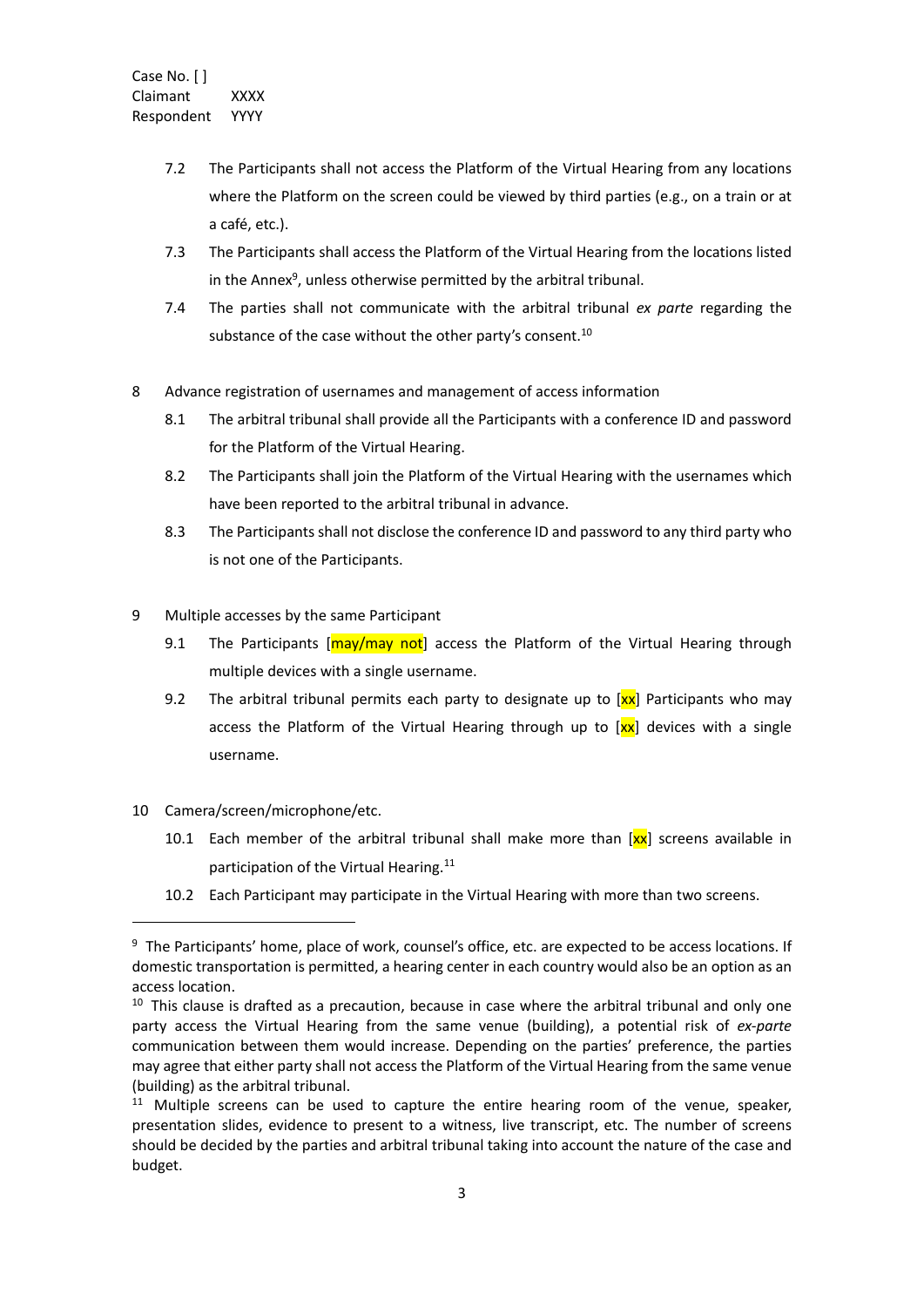- 10.3 The arbitral tribunal may turn off the video feed of the Participants at any time during the Virtual Hearing.
- 10.4 The arbitral tribunal may mute or unmute the Participants' audio at any time during the Virtual Hearing.
- 10.5 The arbitral tribunal may direct the Participants to adjust the positioning and angle of their camera at any time during the Virtual Hearing.<sup>12</sup>
- 10.6 The arbitral tribunal shall [fully activate/fully deactivate/partially activate] the chat function of the Platform during the Virtual Hearing<sup>[</sup>, to the extent that messages will only be able to be sent to all the Participants/to the extent that only the arbitrators will be able to use the function<sup>13</sup>
- 11 Virtual background
	- 11.1 [The arbitral tribunal/staff of [arbitral institution]/parties/counsel/witnesses/experts] [may/may not] use a virtual background.<sup>14</sup>
- 12 Use of other communication tools
	- 12.1 [The arbitral tribunal/each party and its counsel] [may/may not] communicate with each other by email, other platform, chat function or any other tools during the Virtual Hearing.
	- 12.2 Each party shall not communicate with the arbitral tribunal in a way that the other party cannot monitor such communication; provided, however, that this does not apply if the other party permitssuch *ex parte* communication, or in cases where a party or its counsel communicates with the arbitral tribunal just before and after breaks for house-keeping matters. 15

 $12$  This is to ensure that there is no coaching or advising exercise toward witnesses, and that only the authorized Participants are present in the room. Alternatively, this provision may be replaced by other arrangements, such that the arbitral tribunal shall have a remote control over the witness' camera, that multiple cameras shall monitor the entire room, witness, PC screen at which the witness is watching, and the witness' hands at the same time, and that the witness and (part of) the arbitrators shall be in the same room, etc.

 $13$  An appropriate measure should be implemented to deter coaching or advising exercise toward witnesses as well as *ex parte* communication between one party and the arbitral tribunal.

<sup>&</sup>lt;sup>14</sup> Use of a virtual background is in general not recommended, for the same reason as in the footnote at Clause 10.5.

<sup>&</sup>lt;sup>15</sup> The purpose of both Clause 7.4 and Clause 12.2 is the same in that Clause 7.4 intends in-person conversations, while Clause 12.2 covers remote communications through the Platform.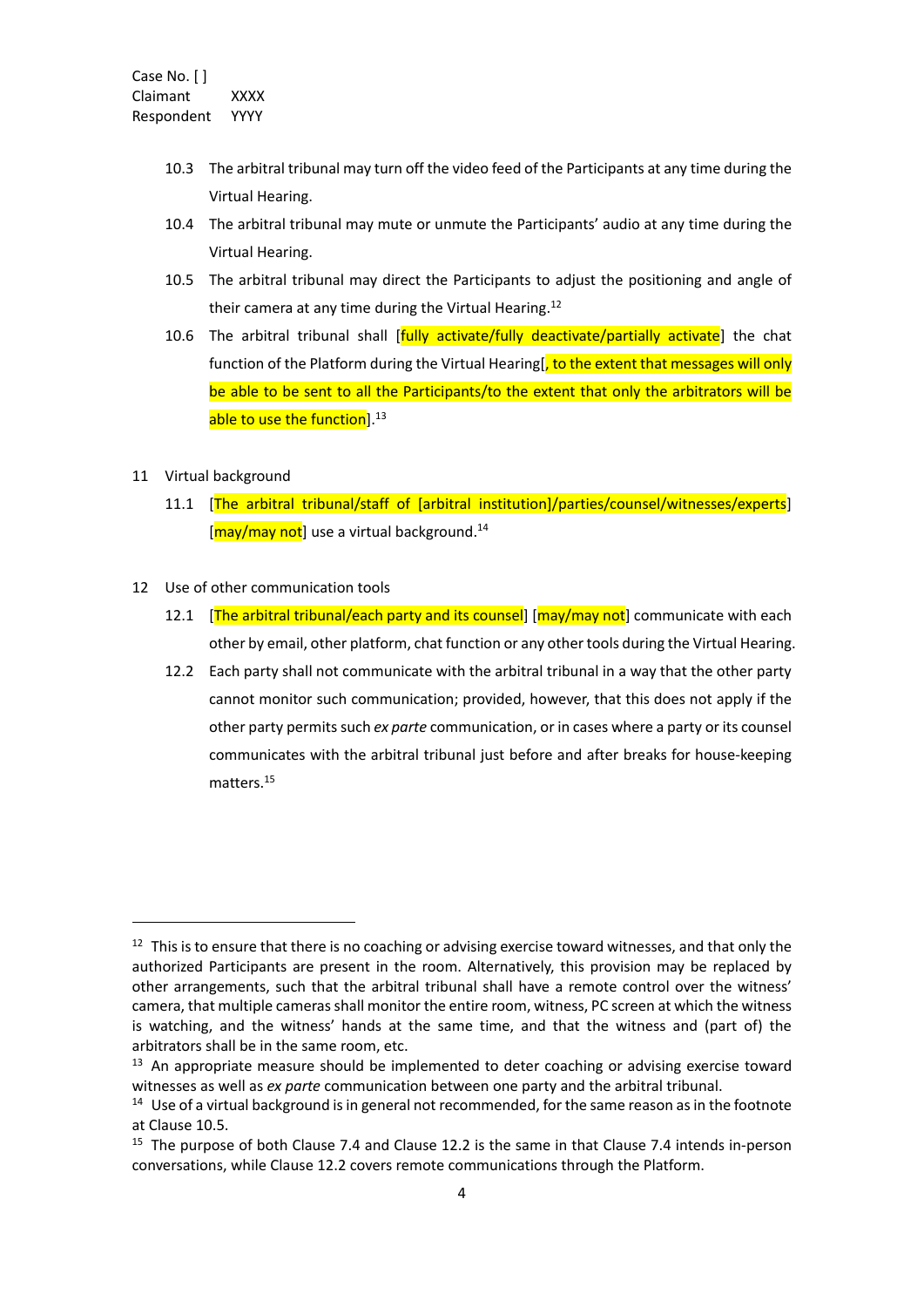Case No. [ ] Claimant XXXX Respondent YYYY

## **V. Actions in case of occurrence of technical failure**

- 13 In case of the occurrence of the technical failure such as an access problem, the arbitral tribunal and each party shall promptly notify the arbitral tribunal and each party of the same in accordance with a list of contacts to be prepared separately.<sup>16</sup> If the arbitral tribunal finds it difficult to continue the virtual hearing, the arbitral tribunal shall stop the virtual hearing and attempt to resolve the issue.
- 14 If the arbitral tribunal cannot resolve the above technical failure within a reasonable time<sup>17</sup>, it shall continue the hearing with a back-up Platform described in Clause 3.
- 15 [The parties shall give notice of the occurrence of a technical failure such as an access problem as provided in Clause 13 above by the end of the hearing of the same day, failing which the party may not thereafter request to redo the hearing day due to any such technical failure.]

#### **VI. Proceedings of the Virtual Hearing**

- 16 Screen Sharing
	- 16.1 The participants [ $m$ ay/may not] use the screen-sharing function of the Platform to show documents.
	- 16.2 If the participants may use the screen sharing of the Platform, they shall identify the document displayed by exhibit number and the page of the document, and [the arbitral tribunal/the tribunal secretary/the participants] shall display it on the Platform by screen sharing.
- 17 Printed copy<sup>18</sup>
	- 17.1 The parties [will/will not] prepare printed copies of the case file for the arbitral tribunal's use.
	- 17.2 The parties [may/may not] show the printed copy of the case file to witnesses and experts instead of using the screen-sharing function of the platform.
	- 17.3 Each party [may/may not] send the printed copy of the exhibits to be shown to witnesses and experts of the other party in advance.

<sup>&</sup>lt;sup>16</sup> Because the parties cannot report the occurrence of technical issues which disturb the access to the Platform to the arbitral tribunal through the Platform, it is worth considering that the parties agree on the method of how to let the arbitral tribunal know such technical failure in advance, such as preparation of an emergency-contact list.

 $17$  To avoid such a situation, it is advisable to have IT specialists on standby at all times.

 $18$  If the participants use the document management/sharing platform, it is advisable to set forth some clauses which regulate the use of such document management/sharing platform.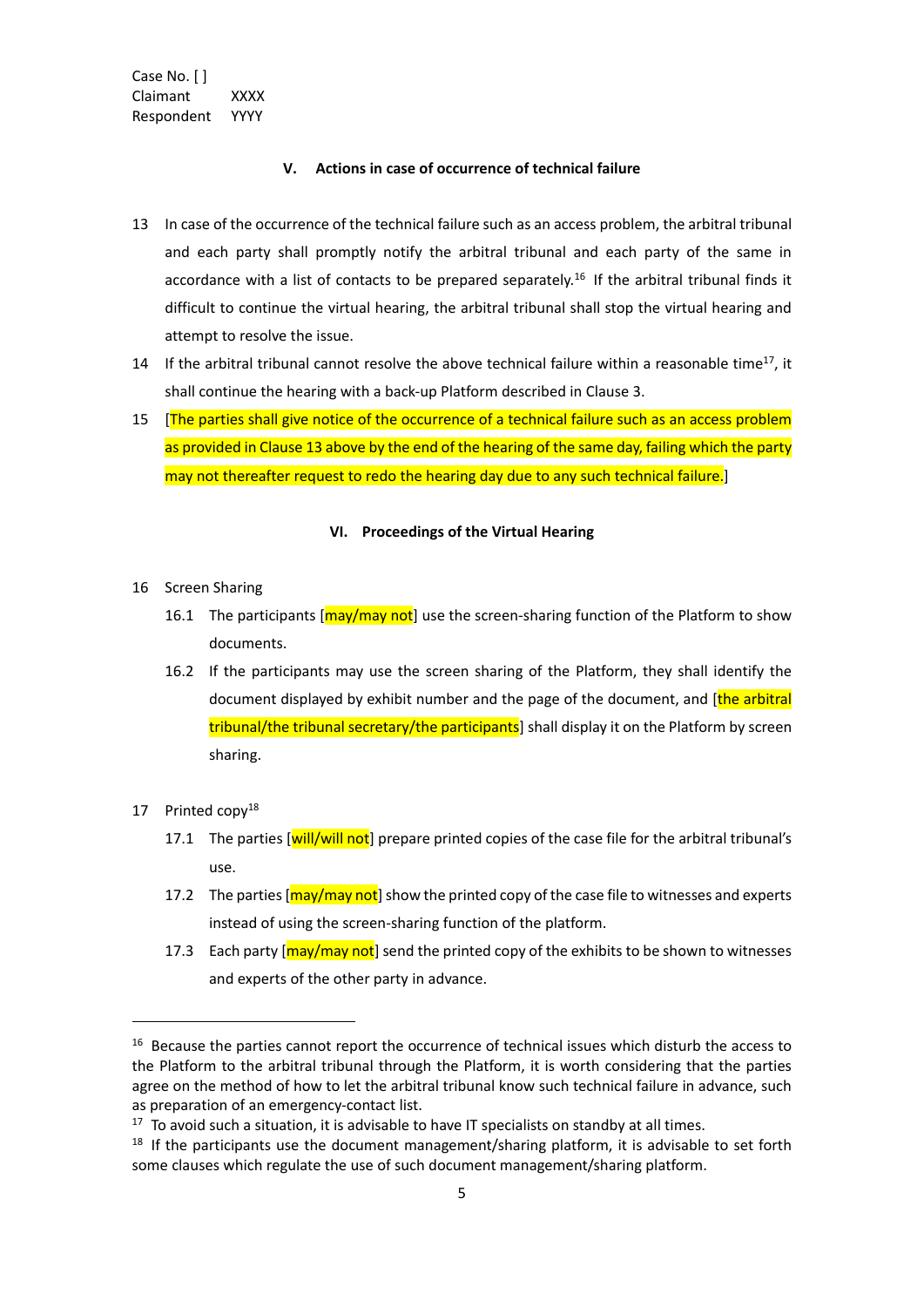- 18 Break time
	- 18.1 If the arbitral tribunal sets the break time in the Virtual Hearing, the arbitral tribunal shall [use the breakout room function of the Platform <sup>19</sup> /disconnect the Platform temporarily/make other appropriate agreement].
	- 18.2 The parties cannot communicate with witnesses and experts who have not yet finished their testimony during the break time.
- 19 Deliberation of the arbitral tribunal
	- 19.1 The arbitral tribunal, if it considers it necessary, may conduct the deliberation.
	- 19.2 If the arbitral tribunal conducts the above deliberation, it shall [use breakout room breakout room function of the Platform/disconnect the Platform temporarily/make other appropriate agreement].
	- 19.3 The Parties cannot communicate with witnesses and experts who have not yet finished their testimony during the deliberation.
- 20 Time management
	- 20.1 **The arbitral tribunal/The Parties** shall manage and record the elapsed time of the Virtual Hearing.
	- 20.2 **The arbitral tribunal/The Parties** shall check the elapsed time of the Virtual Hearing by [appropriate way agreed by the parties]

## **VII. Witness Examination**

- 21 Attendance and support of the parties
	- 21.1 The parties [may/may not] attend with their witnesses and experts to have a preparatory meeting or to support setting up of the Platform.
		- 21.2 The other party of witnesses and experts  $\frac{1}{2}$  may/may not attend the location/room where witnesses access the Virtual Hearing; provided, however, that this does not apply if the arbitral tribunal permits otherwise.
- 22 Camera
	- 22.1 Witnesses and experts shall sit in front of the equipment with which they shall access the

<sup>&</sup>lt;sup>19</sup> Some people appreciate the usefulness of the breakout room system, while others say that establishing a separate web conference system is safer and recommended because breakout rooms may allow unintended people to enter the room due to wrong room setting, etc.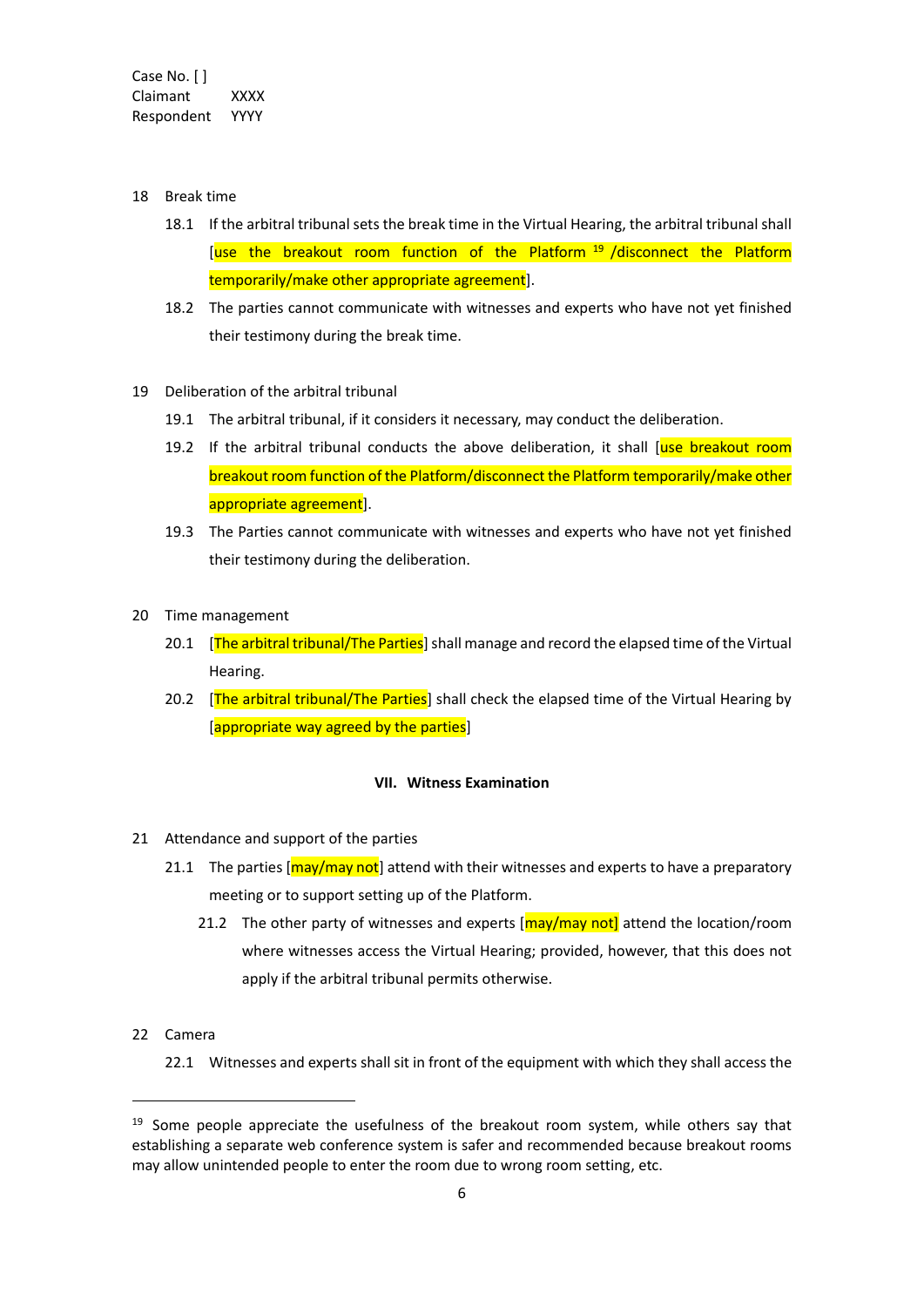Virtual Hearing, and set their cameras so that [appropriately agreed by the parties] is visible during their witness examination.

- 22.2 [The additional cameras shall be set in the room where witnesses and experts are present so that [appropriately agreed by the parties] is visible.] <sup>20</sup>
- 23 Testimony
	- 23.1 The parties may not say anything to coach or advise on the content of testimony during the testimony of witnesses or experts.<sup>21</sup>
	- 23.2 Witnesses and experts  $\frac{|\text{may}/\text{may}}{\text{not}}$  take notes during their testimony.
	- 23.3 The participants other than the arbitral tribunal, the witness, and the counsel conducting the examination shall mute during the testimony.
	- 23.4 If the participants other than the above wish to speak, they shall [appropriate agreement].
	- 23.5 In case a party raises an objection, the arbitral tribunal shall take appropriate measures such as [appropriate agreement].
- 24 Use of a witness supervisor
	- 24.1 The arbitral tribunal and parties may let a witness supervisor, who shall be independent from the parties and shall be agreed separately, sit in the same place/room to be agreed separately where witnesses or experts access the Platform.<sup>22</sup>
	- 24.2 The witness supervisor shall submit a report in accordance with [the format as set forth] in Annex or the format to be separately determined by the arbitral tribunal and parties] to the arbitral tribunal and parties after the end the hearing day without delay. The witness supervisor may observe and take pictures of the witness/expert to the extent necessary for preparing the report.
	- 24.3 The witness supervisor may reach out to the arbitral tribunal [and the parties] pursuant to the list of emergency contacts to be prepared separately, in case where a suspicious

<sup>&</sup>lt;sup>20</sup> Please see footnote 12(footnote to Clause 10.5) as to the options to prevent coaching or advising exercise toward witnesses.

<sup>&</sup>lt;sup>21</sup> Especially in case where witnesses testify without other persons' presence in the room, there are cases that witnesses see the memorandums prepared in advance during their testimony to make a sincere and accurate explanation in good faith. Thus, the arbitral tribunal and counsel should instruct the witnesses that such action is not allowed, and it is worth considering that the parties include the same in the parties' agreement just in case.

 $22$  The legal nature of the witness supervisor might become an issue depending on circumstances, such as when the arbitral tribunal's breach of duty is alleged in relation to the problems on the witness supervisor's performance or when the witness supervisor's performance is alleged, in extreme cases, as a violation of the due process and thus as a ground to set aside or refuse to enforce the award.